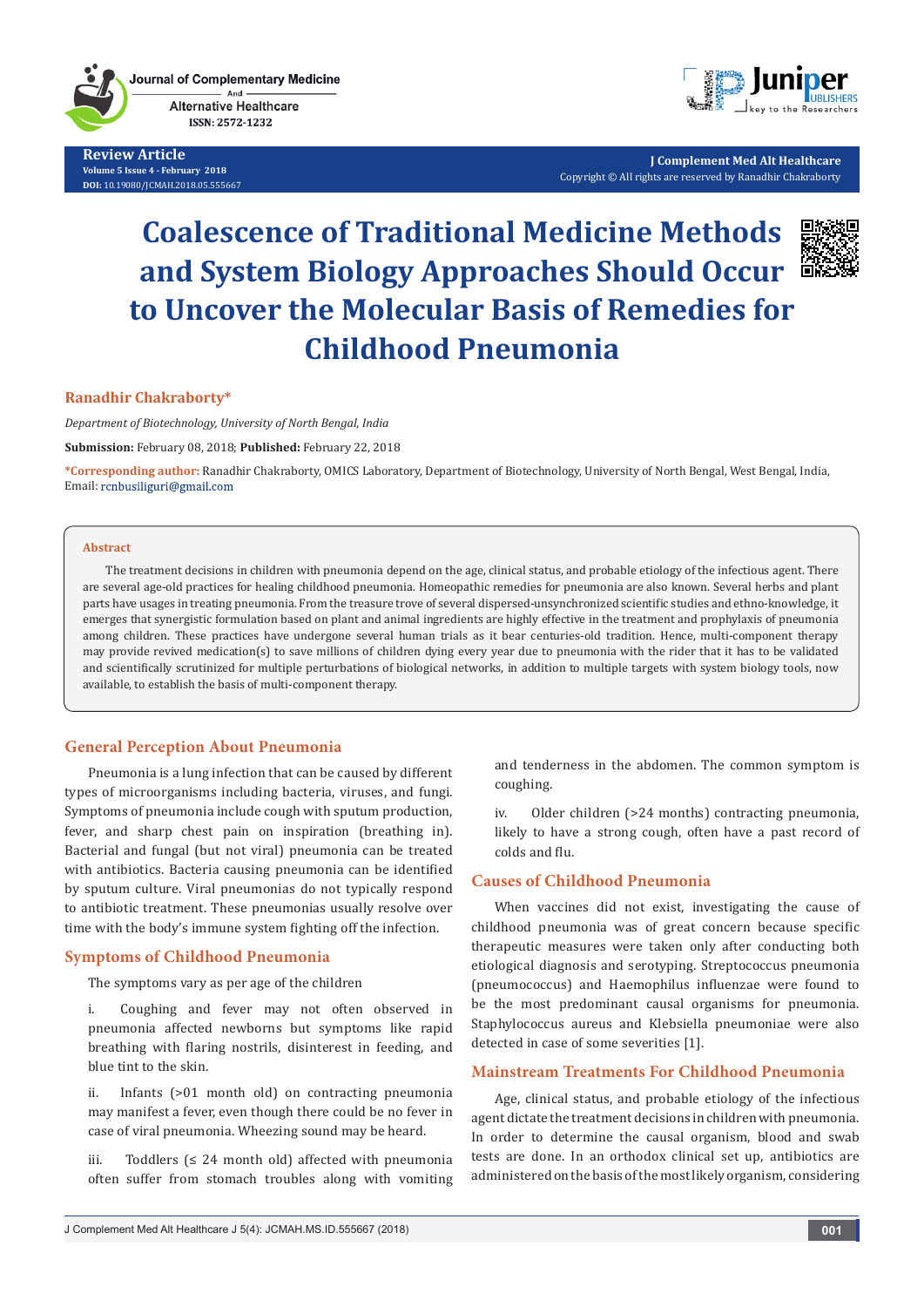the age of the child, the history of exposure, the possibility of resistance, and other relevant clinical records. In case of severe infection, antibiotics and fluids are given intravenously and in dire state oxygen are provided via mask. Pneumonias caused by fungi are treated with specific antifungal drugs.

## **Some Unorthodox Treatments Of Childhood Pneumonia**

i. A study carried out on forty Philippine children, age ranging from 03-60months, all diagnosed with communityacquired pneumonia, being treated with coconut oil have shown much speedier and complete recovery . All the forty children were treated with ampicillin; of them twenty received coconut oil dosages as per body weight. Children resumed normal respiratory rate and blood oxygenation in < 33 h post-coconut oil treatment. However, such results are not definitive as sample number was small and were devoid of considering other variables. The current hypothesis in explaining the healing principle of coconut oil is in favor of lauric acid which may act as an immune-stimulant compound and thus enhance the efficacy of the antibiotic.

 ii. An age-old remedy for chest colds and pneumonia has been the mustard plasters. For treating childhood pneumonia, mustard plaster is never applied to skin directly. About 50g of mustard seed (be it yellow or black) is ground and mixed with 60ml of warm water to make a paste. The warm paste sandwiched between two pieces of clean cloth is held over child's chest until the child whines of the burning sensation. By the time plaster is removed, the essential oils present in the plaster are thought to have done the job of healing.

iii. Homeopathic remedies for pneumonia include Aconite, Ferrum phosphoricum, Iodine, Veratrum viride, and Bryonia. Aconite is used in relieving pulmonary congestions. It is the remedy of remedies in the first stage of pneumonia, because it corresponds more closely to the symptoms usually found in that stage. Ferrum phosphoricum, like aconite, is a remedy for the first stage before exudation takes place and also in cases where violent congestions of the lungs take place, whether appearing at the onset of the diseases or during its course, which would show that the inflammatory action was extending thus corresponding to secondary pneumonias. Iodine is used for remediation of the first and second stage of pneumonia. In case of violent congestions of the chest preceding pneumonia, Veratrum viride may be the remedy. The use of Veratrum viride is more in the beginning of the disease, and especially where there is great arterial excitement, dyspnoea, chest congestions and stomach symptoms of nausea and vomiting. Bryonia furnishes a better pathological picture of the disease than any other, and it comes in after Aconite, Ferrum phosphoricum and Veratrum viride.

Several herbs and plant parts have usages in treating pneumonia; for example the Native American tribes use Pleurisy root for remediation of lung infection; although there is no evidence from clinical studies to support its use. Traditional Chinese medicine, combined treatment of acupuncture and herbs like xie bai san (Mulberry and Lycium formula) and banxia houpto tang (Pinellia and Magnolia formula), applied on > 50 children suffering from childhood pneumonia have yielded complete cure in 80% of the treated children [2]. Bromelain (an enzyme extract derived from the juice and stems of pineapples having a history of use as folk medicine) when administered orally to 124 hospitalized patients, suffering from several lung diseases including pneumonia, was found efficacious in reducing the volume and pus-like quality of the sputum [3]. Several herbal preparations made of Berberis vulgaris (barberry root bark), B. aquifolium (Oregon grape root) and Hydrastis canadensis (goldenseal) contain a potential antibacterial compound, berberine, to fight infections [4]. Respiratory infections in children were shown to be prevented by a Lactobacillus probiotic preparation [5]. From the treasure trove of several dispersed-unsynchronized scientific studies and ethnoknowledge, it emerges that synergistic formulation based on plant and animal ingredients are highly effective in the treatment and prophylaxis of pneumonia among children. Synergistic traditional formulation of herbal ingredient of Leucas aspera and animal constituent of Periplanata americana useful for the treatment and prophylaxis of pneumonia and pneumonites has been practiced in Pratapgarh district of Uttar Pradesh, India. Practitioners of Indian Ayurvedic medicine and traditional Chinese medicine did not only discover active plants, but they also developed a holistic approach in their medical systems. A recent paper from India, re-investigated the said formulation and evaluated the curative and prophylactic activity on pneumonia-affected children <1 to 6 years of age [6].

These practices have undergone several human trials as it bear centuries-old tradition and therefore such multicomponent therapy may provide revived medication(s) to save millions of children dying every year due to pneumonia with the rider that it has to be validated and scientifically scrutinized for multiple perturbations of biological networks, in addition to multiple targets with system biology tools, now available, to establish the basis of multi-component therapy. Cellular activity in health and disease, that was understood as relatively disconnected linear pathways, is now recognized as a complex interdependent web of regulatory, structural, and metabolic signaling pathways among cells. A more holistic approach using systems biology seems much more suited to proof efficacy and to obtain information that might lead to understanding the mode of action. Experiments should be designed to support the idea that chemical matrices are not only the evolutionarily established norm for shifting physiological processes, but may be superior